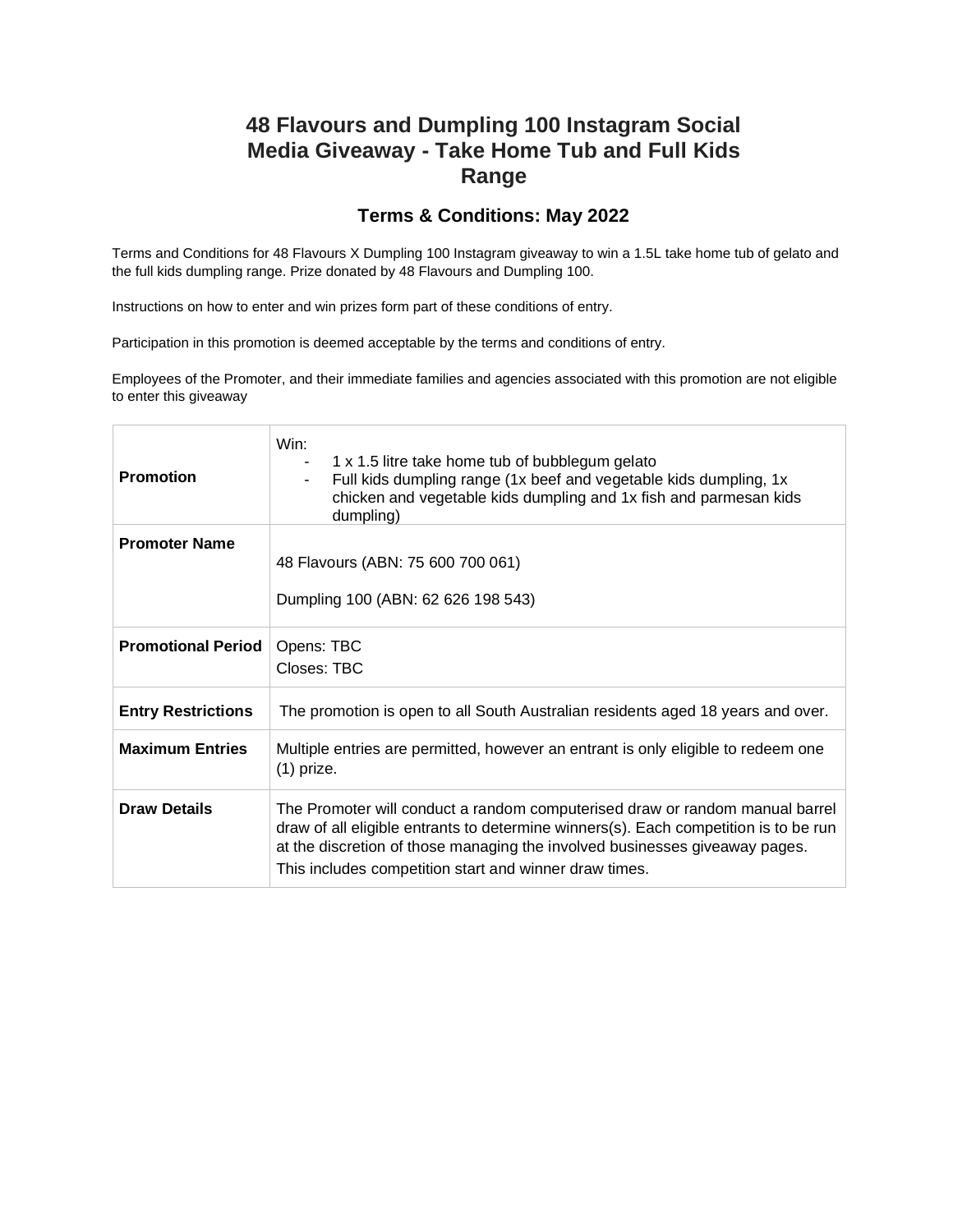| <b>Prize Restrictions</b>                     | All prizes/packages must be taken as offered. The prize/package, or<br>any unused portion of the prize/package, is not transferable or<br>exchangeable and cannot be redeemed as cash. The prize/package is<br>not valid in conjunction with any other offer. The prize/package is<br>valued in Australian dollars (AUD), is provided by the service providers<br>and is correct at time of publishing. The Promoter accepts no<br>responsibility for any variation in the prize/package value. Finalists/<br>winners are advised that tax implications may arise from their prize<br>winnings/packages and they should seek independent financial advice<br>prior to acceptance of their prize/package.<br>It is a condition of accepting the prize that the winner warrants to the Promoter<br>that they understand that any arrangement entered into in relation to the<br>redemption of this prize does not create a relationship between the winner and<br>the Promoter of employer and employee, principal and agent, partnership or joint<br>venture. |
|-----------------------------------------------|--------------------------------------------------------------------------------------------------------------------------------------------------------------------------------------------------------------------------------------------------------------------------------------------------------------------------------------------------------------------------------------------------------------------------------------------------------------------------------------------------------------------------------------------------------------------------------------------------------------------------------------------------------------------------------------------------------------------------------------------------------------------------------------------------------------------------------------------------------------------------------------------------------------------------------------------------------------------------------------------------------------------------------------------------------------|
| <b>Notification of</b><br><b>Winners</b>      | The winner will be notified via Instagram stories and direct message or any other<br>means the Promoter seems necessary.                                                                                                                                                                                                                                                                                                                                                                                                                                                                                                                                                                                                                                                                                                                                                                                                                                                                                                                                     |
| <b>Publication Details</b>                    | Entrants must be willing to have their name published on involved businesses<br>social media pages.                                                                                                                                                                                                                                                                                                                                                                                                                                                                                                                                                                                                                                                                                                                                                                                                                                                                                                                                                          |
| <b>Prize Claim Details</b>                    | Confirmation of the prize will be sent via email and prize vouchers must be<br>redeemed by the winner only.                                                                                                                                                                                                                                                                                                                                                                                                                                                                                                                                                                                                                                                                                                                                                                                                                                                                                                                                                  |
| <b>Unclaimed Prize</b><br><b>Arrangements</b> | If a prize is unclaimed, the Promoter reserves the right to re-award the prize in<br>accordance with these Conditions of Entry.                                                                                                                                                                                                                                                                                                                                                                                                                                                                                                                                                                                                                                                                                                                                                                                                                                                                                                                              |

## **CONDITIONS OF ENTRY:**

|   | Follow each business's Instagram page and comment on the individual promotion post. Winners<br>are picked at random with an online generator.                                                                                                  |
|---|------------------------------------------------------------------------------------------------------------------------------------------------------------------------------------------------------------------------------------------------|
|   | Entrants must be following 48 Flavours and Dumpling 100 Instagram and tag a friend in the<br>comments to be eligible to win.                                                                                                                   |
| 3 | The winner of this competition will be chosen at random. Entrants will be asked for their full name,<br>contact phone number and email being chosen as the winner - this will be provided to Rhi<br>Communicate, 48 Flavours and Dumpling 100. |
| 4 | The Promoter acknowledges that this promotion is not sponsored, endorsed or administered by, or<br>associated with Instagram or Facebook.                                                                                                      |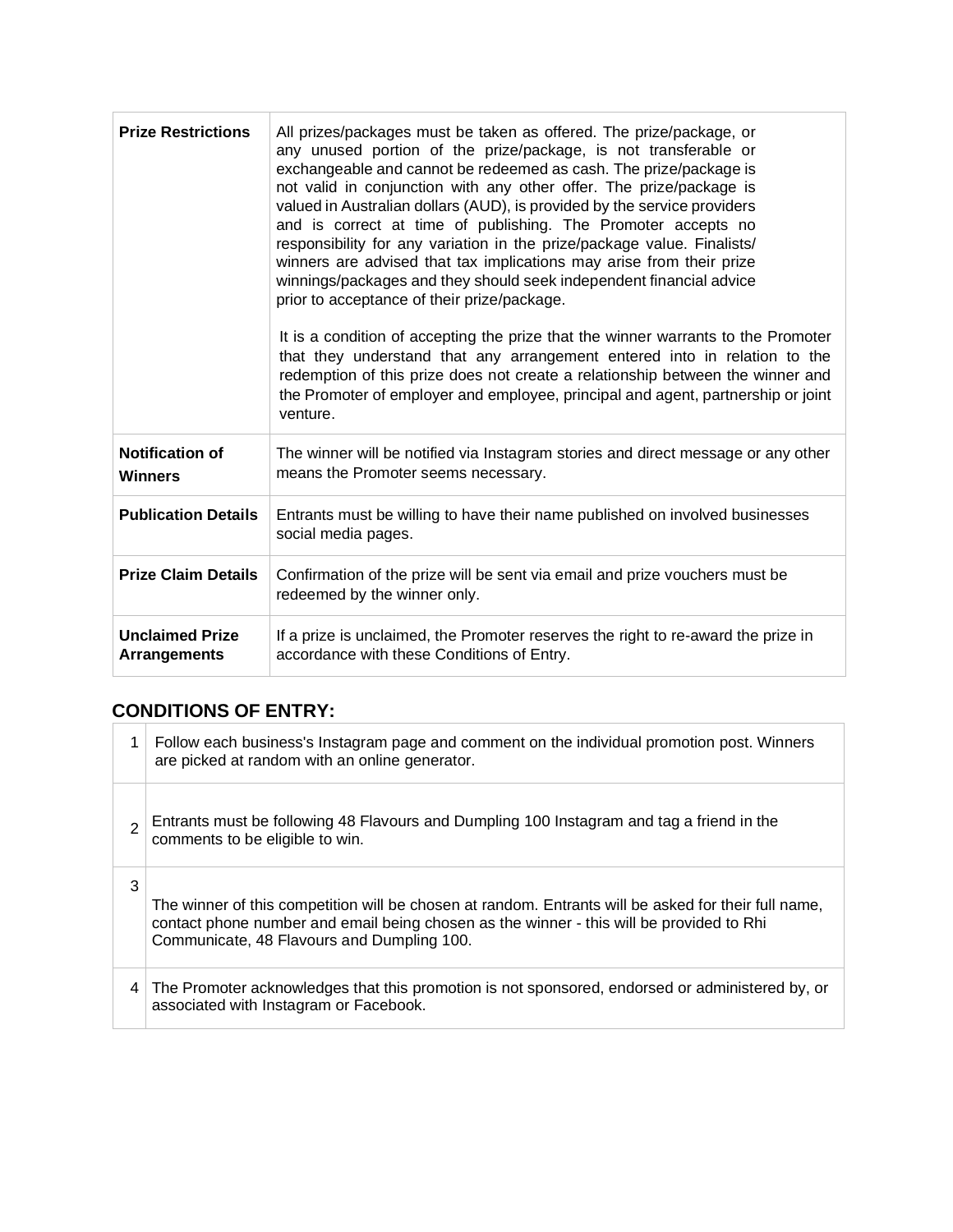| 5  | Each Entrant and the Promoter both wholly releases Instagram or Facebook from all liability<br>except that which cannot be excluded by law (including negligence) for any personal injury; or any<br>loss or damage (including loss of opportunity); whether direct, indirect, special or consequential,<br>arising in any way out of the promotion.                                                                                                                                                                                                                                                                                                                                                                                                                                                                                                                                                                                                                                                                                                 |
|----|------------------------------------------------------------------------------------------------------------------------------------------------------------------------------------------------------------------------------------------------------------------------------------------------------------------------------------------------------------------------------------------------------------------------------------------------------------------------------------------------------------------------------------------------------------------------------------------------------------------------------------------------------------------------------------------------------------------------------------------------------------------------------------------------------------------------------------------------------------------------------------------------------------------------------------------------------------------------------------------------------------------------------------------------------|
| 6  | The Promoter will not be responsible for any late, lost, misdirected entries, or incomplete or<br>incorrect entrant's contact details. Incomplete, illegible, incorrect and incomprehensible entries will<br>be deemed invalid and will not be included in the judging. All entries are deemed to be received at<br>the time of receipt into the promotional database NOT the time of transmission by the entrant.                                                                                                                                                                                                                                                                                                                                                                                                                                                                                                                                                                                                                                   |
| 7  | Entries not completed in accordance with the rules and conditions or received after the closing<br>date will not be considered valid and will not be included in the draw. Indecipherable or<br>incomplete entries will be deemed invalid. The Promoter's decision in relation to any aspect of the<br>competition is final and binding on every person who enters. No correspondence will be entered<br>into.                                                                                                                                                                                                                                                                                                                                                                                                                                                                                                                                                                                                                                       |
| 8  | Except for any liability that cannot be excluded by law, the Promoter (including its officers,<br>employees and agents) excludes all liability (including negligence) for any personal injury; or any<br>loss or damage (including loss of opportunity); whether direct, indirect, special or consequential,<br>arising in any way out of the promotion, including, but not limited to, where arising out of the<br>following:<br>(a) any technical difficulties or equipment malfunction (whether or not under the Promoter's<br>control);<br>(b) any theft, unauthorised access or third party interference;<br>(c) any entry or prize claim that is late, lost, altered, damaged or misdirected (whether or not after<br>their receipt by the Promoter) due to any reason beyond the reasonable control of the<br>Promoter;<br>(d) any variation in prize value to that stated in these conditions of entry;<br>(e) any tax liability incurred by a winner or entrant; (f) redemption of the prize; and/or (g)<br>participation in the promotion. |
| 9  | All entries become the property of the Promoter. Entries will not be returned to any entrant. As a<br>condition of entering into this promotion, entrants agree to assign all of their rights, title and interest<br>in and to their entry to the Promoter. The entrant agrees to indemnify the Promoter against all<br>claims and costs by third parties arising from a breach of the warranty set out in this condition. The<br>Promoter is entitled to use any of the entries submitted for any purposes at its discretion, including<br>for any future promotion, marketing and publicity purposes.                                                                                                                                                                                                                                                                                                                                                                                                                                              |
| 10 | In the event of war, terrorism, state of emergency or disaster, the Promoter reserves the right<br>(subject to reference to all relevant state and territory regulations), to cancel, terminate, modify or<br>suspend the promotion.                                                                                                                                                                                                                                                                                                                                                                                                                                                                                                                                                                                                                                                                                                                                                                                                                 |
|    |                                                                                                                                                                                                                                                                                                                                                                                                                                                                                                                                                                                                                                                                                                                                                                                                                                                                                                                                                                                                                                                      |
| 11 | If, for any reason, this competition is not capable of running as planned, including infection by<br>computer virus, bugs, tampering, unauthorised intervention, fraud, technical failures or any other<br>uses boyand the control of the Promotor which corrupt or offect the administration sequrity                                                                                                                                                                                                                                                                                                                                                                                                                                                                                                                                                                                                                                                                                                                                               |

causes beyond the control of the Promoter, which corrupt or affect the administration security, fairness, integrity or proper conduct of this competition, the Promoter assumes no responsibility for any error, omission, interruption, deletion, defect, delay in operation or transmission, communications line failure, theft or destruction or unauthorised access to, or alteration of entries.

12 | All entries become the property of the Promoter. The collection, and disclosure of personal information provided in connection with this competition is governed by the Privacy Notice.